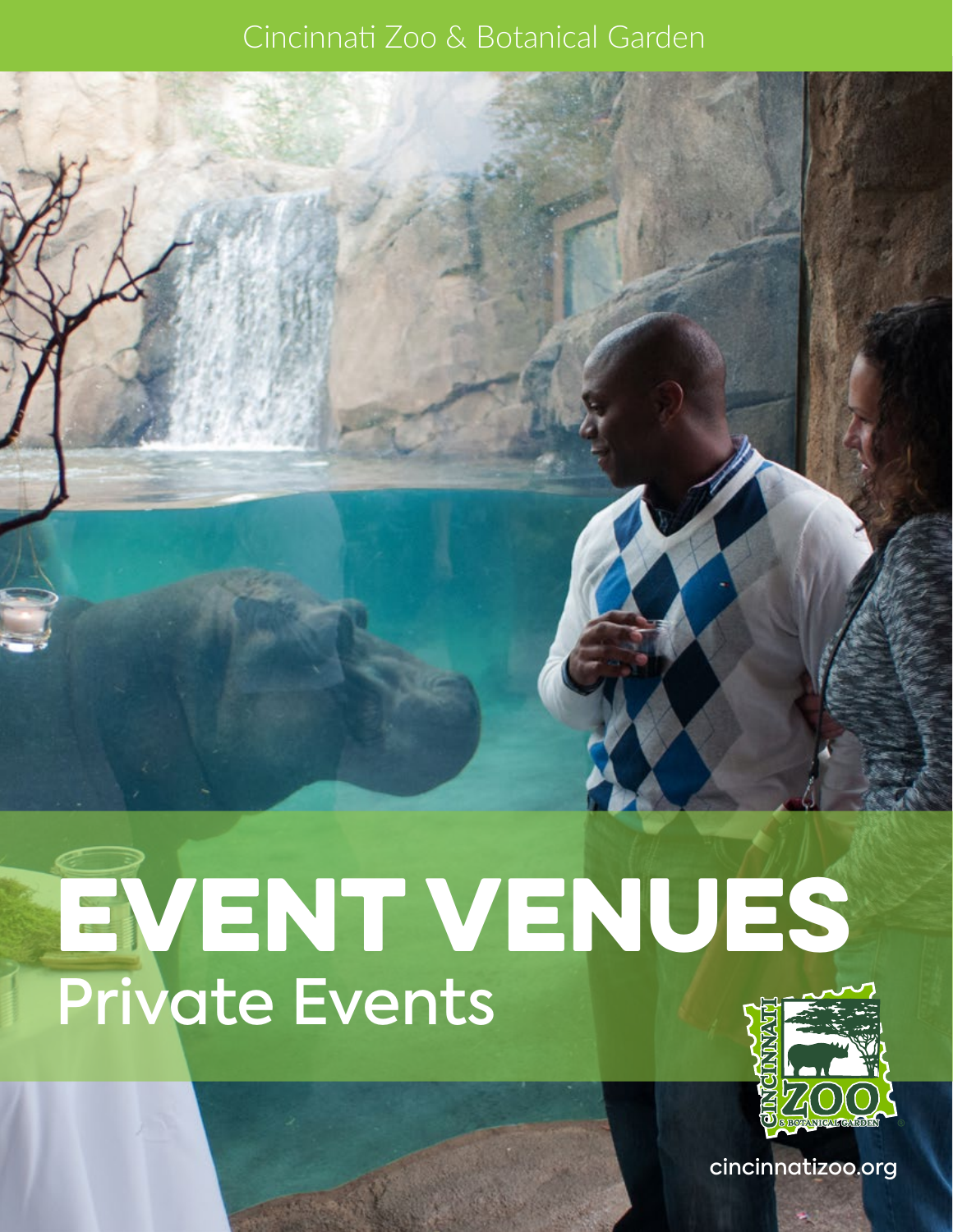## Africa Deck & Patio

#### BEST FOR GROUPS OF 75–250

This spectacular venue features a rustic, covered deck with a lower level stone patio area and fire-pit. Hosting a cocktail reception or dinner party overlooking the African Savannah habitat will be talked about for years.

### Giraffe Ridge

#### BEST FOR GROUPS OF 125–175

Stand eye-to-eye with the world's tallest animal on the beautiful outdoor deck, as you host your next cocktail hour or evening event. Take your event to the next level by adding a giraffe feeding from the deck.





### African Lion

BEST FOR GROUPS OF 25–50

The lions will capture your guests' attention as they play and pounce! Enjoy your evening outing and snap a selfie as the lions snooze against the glass just inches from guests.



Available for daytime or evening events Available for evening events only

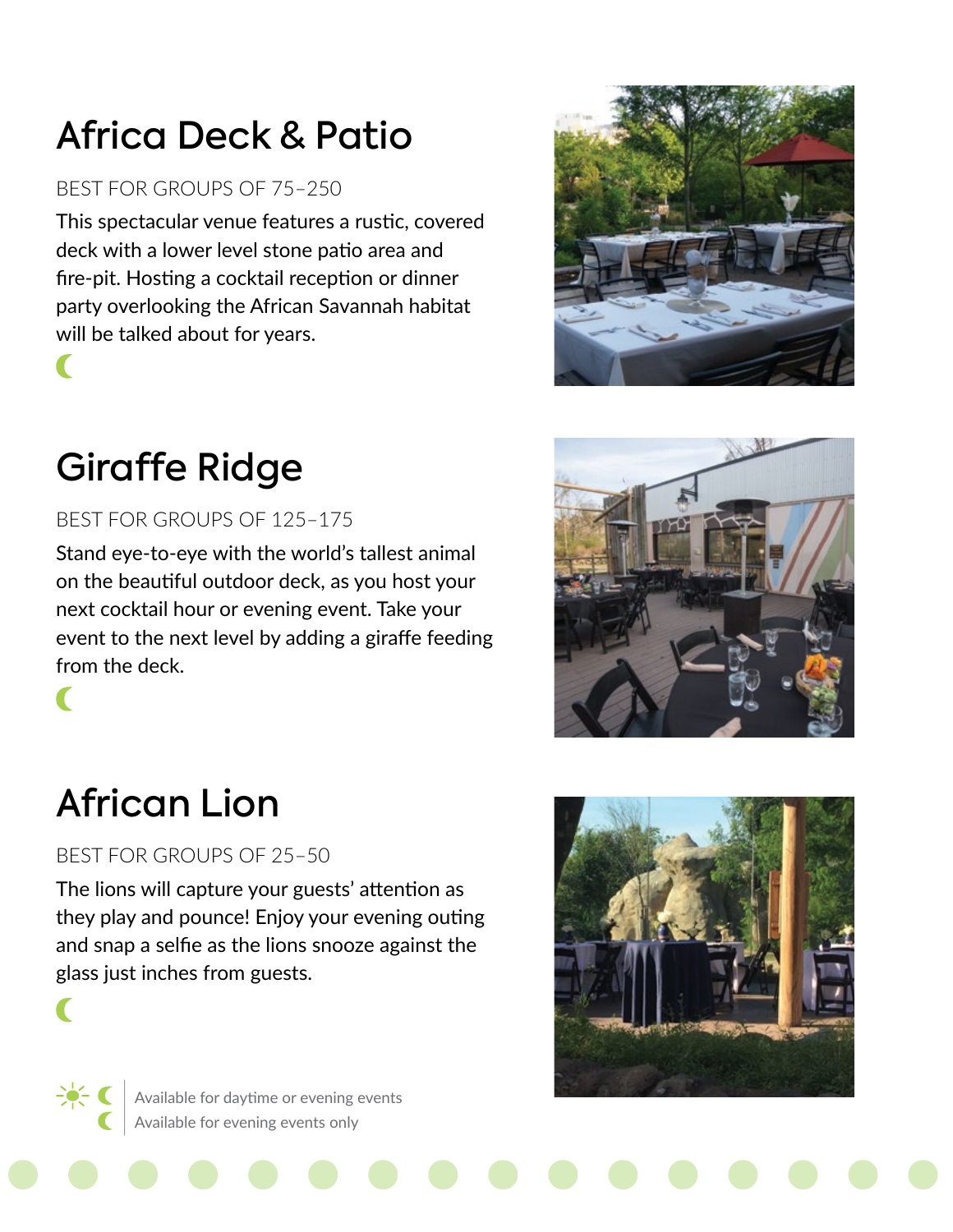## Hops Beer Garden Paycor

#### BEST FOR GROUPS OF 75–100

Enjoy local craft beer at our new Beer Garden featuring a covered deck. This Australian themed venue overlooks Roo Valley, the Kangaroo Walkabout, and our aerial adventure course, Kanga' Klimb.

### Hippo Cove

 $\blacksquare$ 

 $\blacksquare$ 

#### BEST FOR GROUPS OF 40–75

Gather your group near this covered area at the home of our world-famous hippo, Fiona, and her mom, Bibi. Enjoy a cocktail hour or dinner while the hippo pair splashes in the pool.



### Twiga

BEST FOR GROUPS OF 100–150

Our tented, African campsite provides a rustic, casual setting for a great evening gathering with co-workers and friends. Enjoy beverages and appetizers around the stone fire-pit or while viewing the giraffes in their yard.



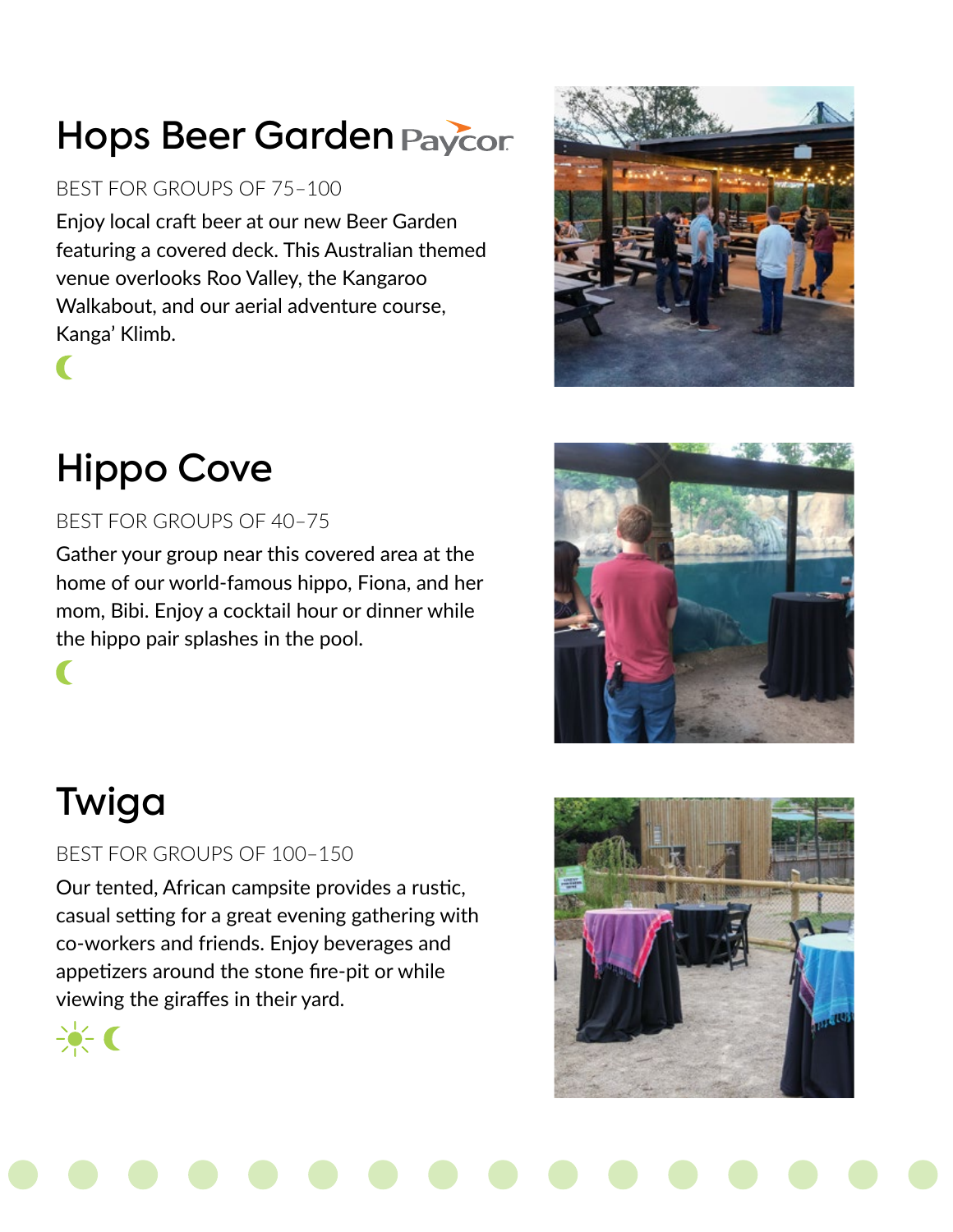## Gorilla World

#### BEST FOR GROUPS OF 75–125

Enter the beauty and serenity of the outdoor jungle where troops of gorillas will amaze you or enjoy the intimate indoor viewing with floor-to-ceiling glass.



 $\blacksquare$ 

### Manatee Springs

BEST FOR GROUPS OF 100–150

Relax and enjoy the serenity of the underwater world. This indoor aquatic area welcomes guests with manatees and a variety of sea life.





### Elephant Reserve

BEST FOR GROUPS OF 125–175

This beautiful environment allows you to view our gentle giants while surrounded by the lush gardens and copper-topped gazebos. Invite guests to escape to a world away for your event.

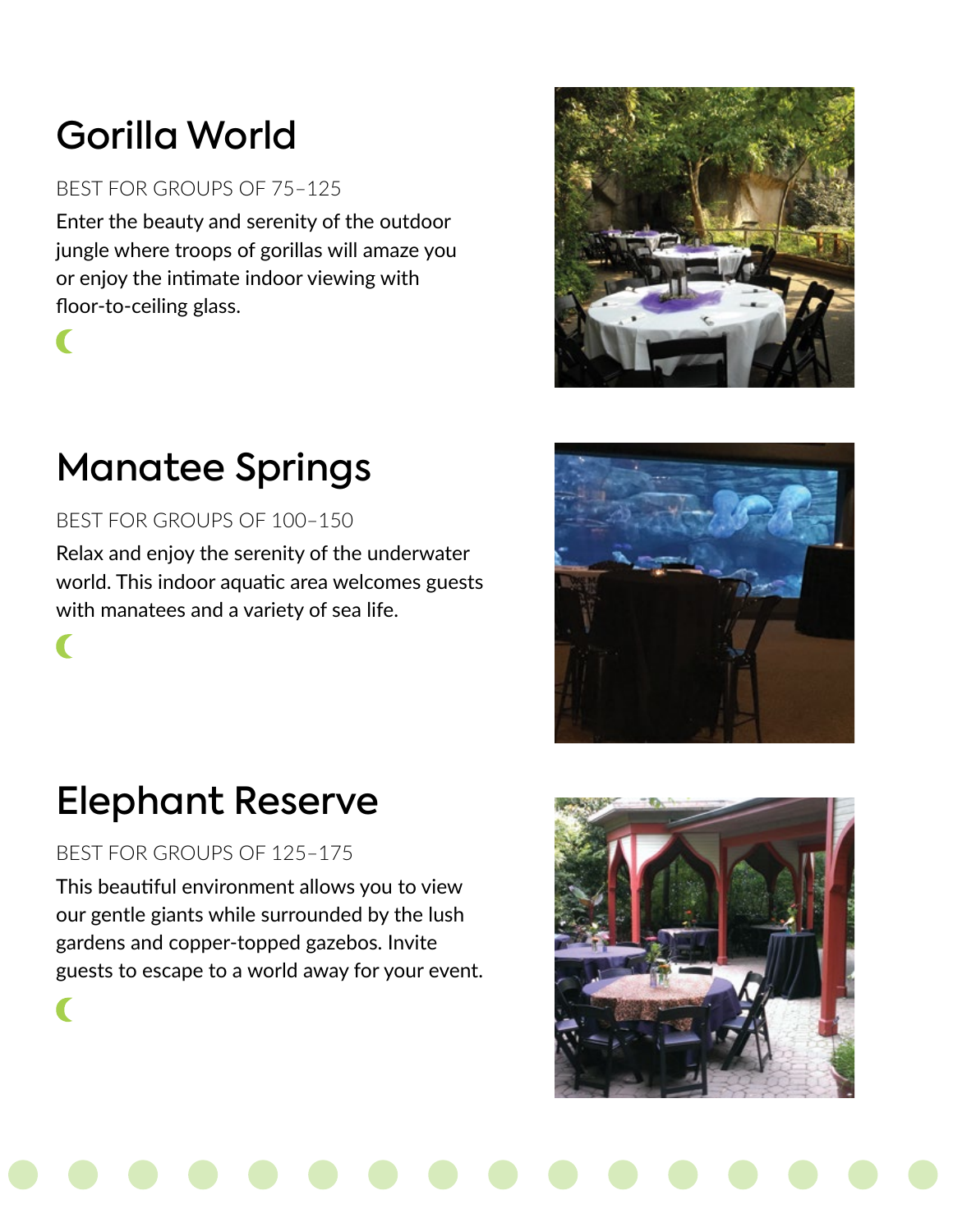# **Clubhouse**

#### BEST FOR GROUPS OF 100–150

The Clubhouse sits next to the African Penguin Point habitat. With its large windows, high ceiling and curved ribs of the exposed wooden structure extending the metaphor of the whale inside the Clubhouse.



 $\blacksquare$ 

 $\blacksquare$ 

### Mai Thai's Market

BEST FOR GROUPS OF 120–150

Directly across from the Grove, Mai Thai's Market provides indoor seating. Along with the outdoor café, this space creates a unique ambiance for evening events.





#### The Grove

BEST FOR GROUPS OF 200–250

Kick back on the brick patio at The Grove and enjoy a one- of-a-kind dining experience. Guests can grab a bite under the bistro lights at one of our four food trucks.

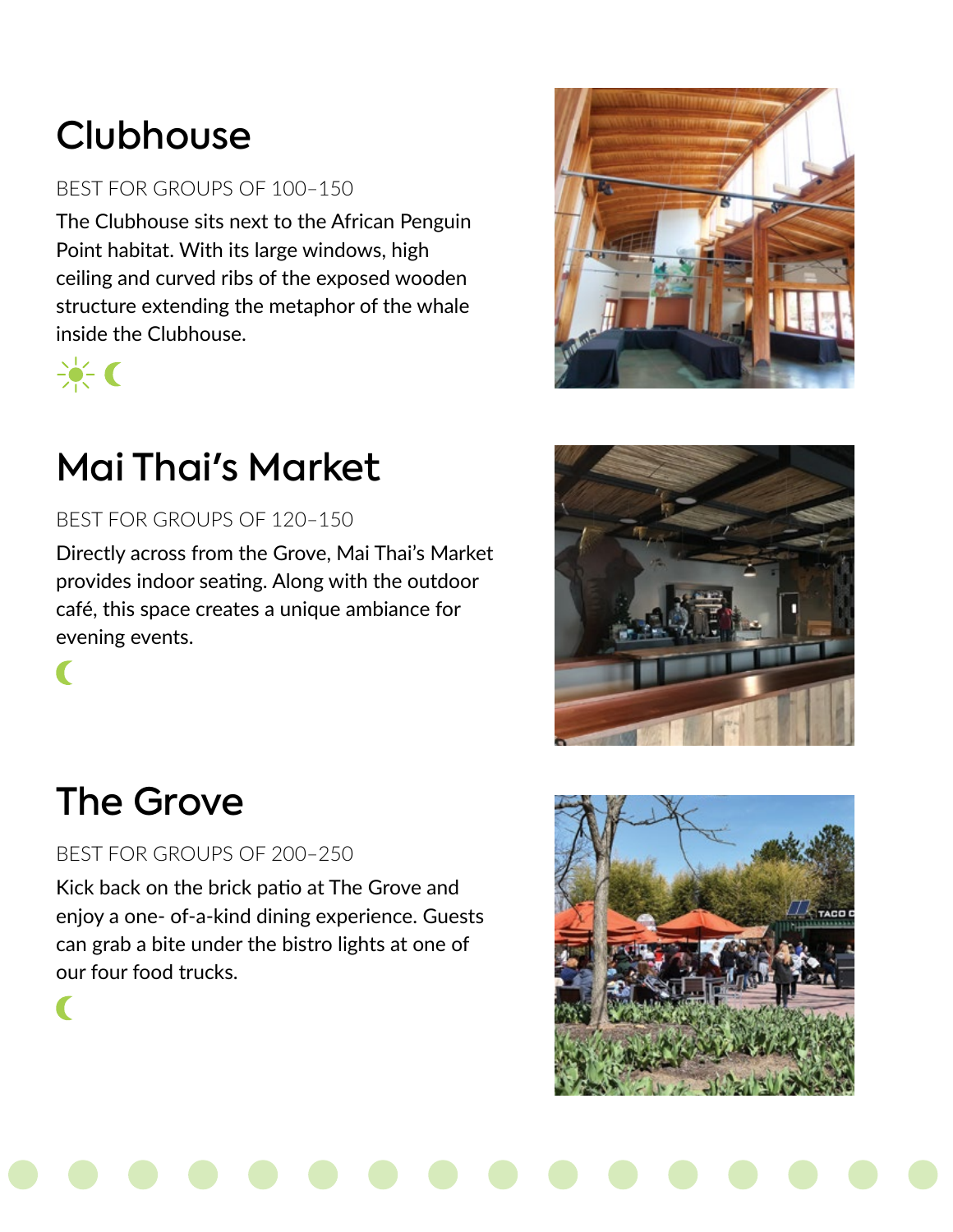# Frisch's Theater

#### BEST FOR GROUPS OF 150–300

With its bright and inviting atmosphere, this is a great venue for your company's next outing, seminar, or evening celebration. This space provides a built-in stage and expansive lobby.



### NEW Picnic Shelters

#### COMING SOON IN 2022

Four new shelters will seat 250 guests each, with the ability to be combined for large gatherings. An overlook deck will give a commanding view of *Elephant Trek* valley upon its completion.



#### Treetops

BEST FOR GROUPS OF 55–125 (HALF) OR 150–275 (FULL)

This flexible space is in the heart of the Africa Habitat. Just outside you'll see flamingos or cheetahs and hear the roar of the lions in the distance. This room can be rented in full for larger groups or half for a smaller group.